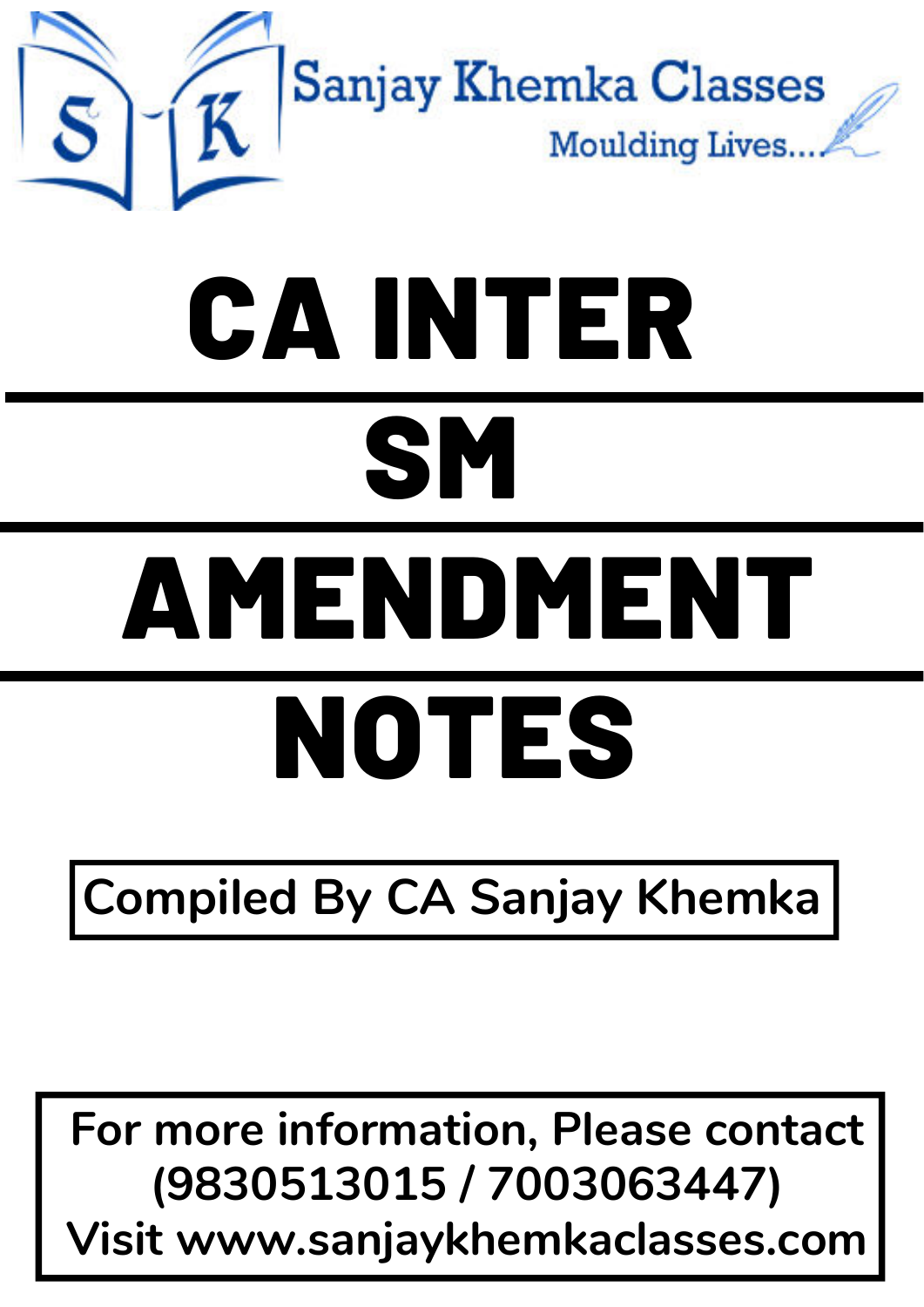#### **STRATEGIC MANAGEMENT PROCESS 3.3**

in the light of opportunities and threats in the external environment. They involve acquisition and allocation of resources for the attainment of organisational objectives. But operational plans on the other hand are made at the middle and lower-level management. They specify details on how the resources are to be utilized efficiently for the attainment of objectives.

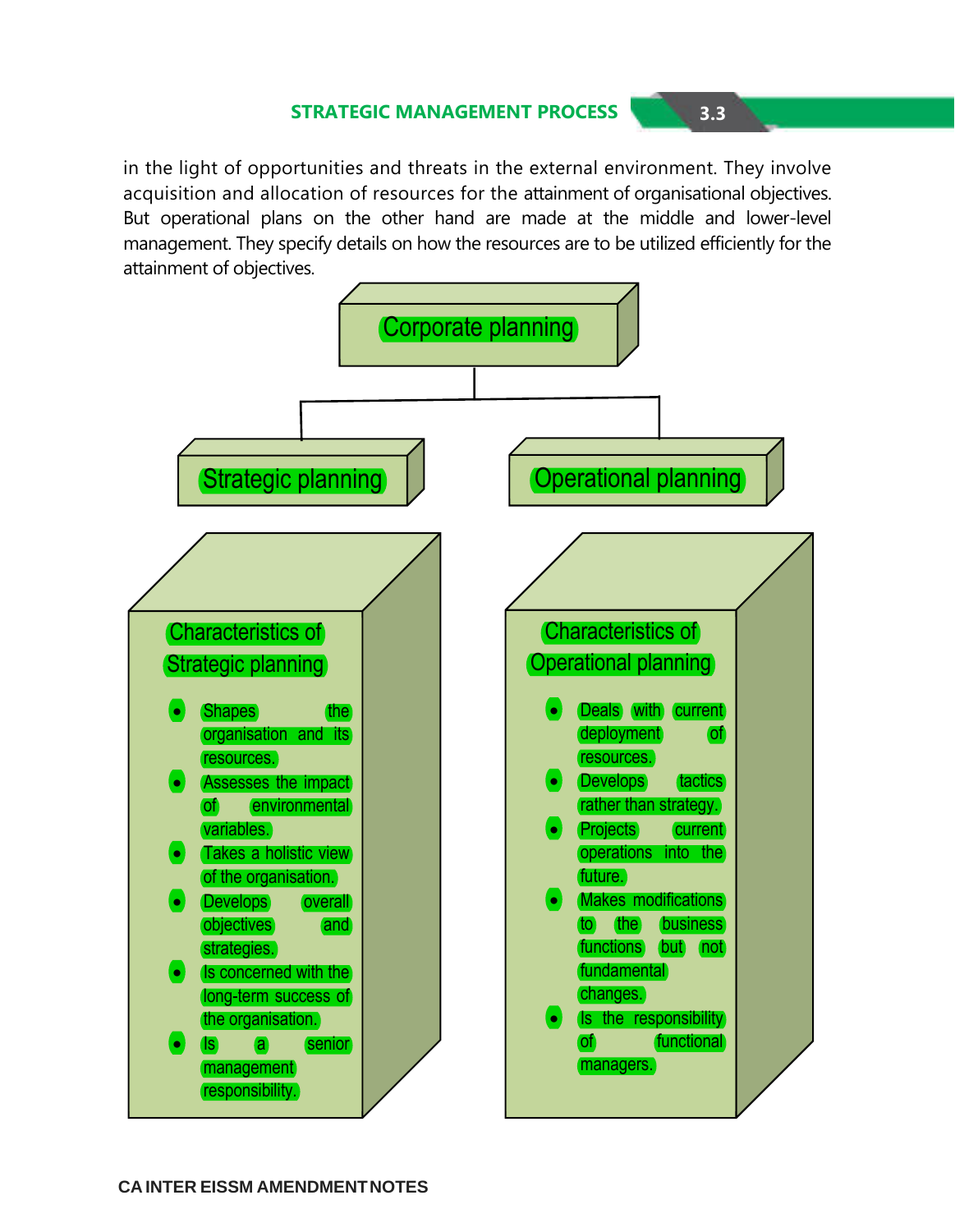#### **STRATEGIC MANAGEMENT 3.8**

company. Strategic vision delineates management's aspirations for the business, providing a panoramic view of the "where we are to go" and a convincing rationale for why this makes good business sense for the company. Strategic vision thus points out a particular direction, charts a strategic path to be followed in future, and moulding organisational identity. A clearly articulated strategic vision communicates management's aspirations to stakeholders and helps steer the energies of company personnel in a common direction. For instance, Henry Ford's vision of a car in every garage had power because it captured the imagination of others, aided internal efforts to mobilize the Ford Motor Company's resources, and served as a reference point for gauging the merits of the company's strategic actions.

*A strategic vision is a road map of a company's future – providing specifics about technology and customer focus, the geographic and product markets to be pursued, the capabilities it plans to develop, and the kind of company that management is trying to create.*

The three elements of a strategic vision are:

 $3.8$ 

- 1. Coming up with a mission statement that defines what business the company is presently in and conveys the essence of "Who we are and where we are now?"
- 2. Using the mission statement as basis for deciding on a long-term course making choices about "Where we are going?"
- 3. Communicating the strategic vision in clear, exciting terms that would arouse organisation wide commitment.

#### *Some examples of Vision are:*

- ♦ **ICAI:** World's becomes leading accounting body, a regulator and developer of trusted and independent professionals with world class competencies in accounting, assurance, taxation, finance and business advisory services.
- ♦ **Reliance Industries:** Through sustainable measures, create value for the nation, enhance quality of life across the entire socio-economic spectrum and help spearhead India as a global leader in the domains where we operate.
- ♦ **Amazon:** Our vision is to be earth's most customer-centric company; to build a place where people can come to find and discover anything they might want to buy online.

**- CompiledBYCA Sanjay Khemka**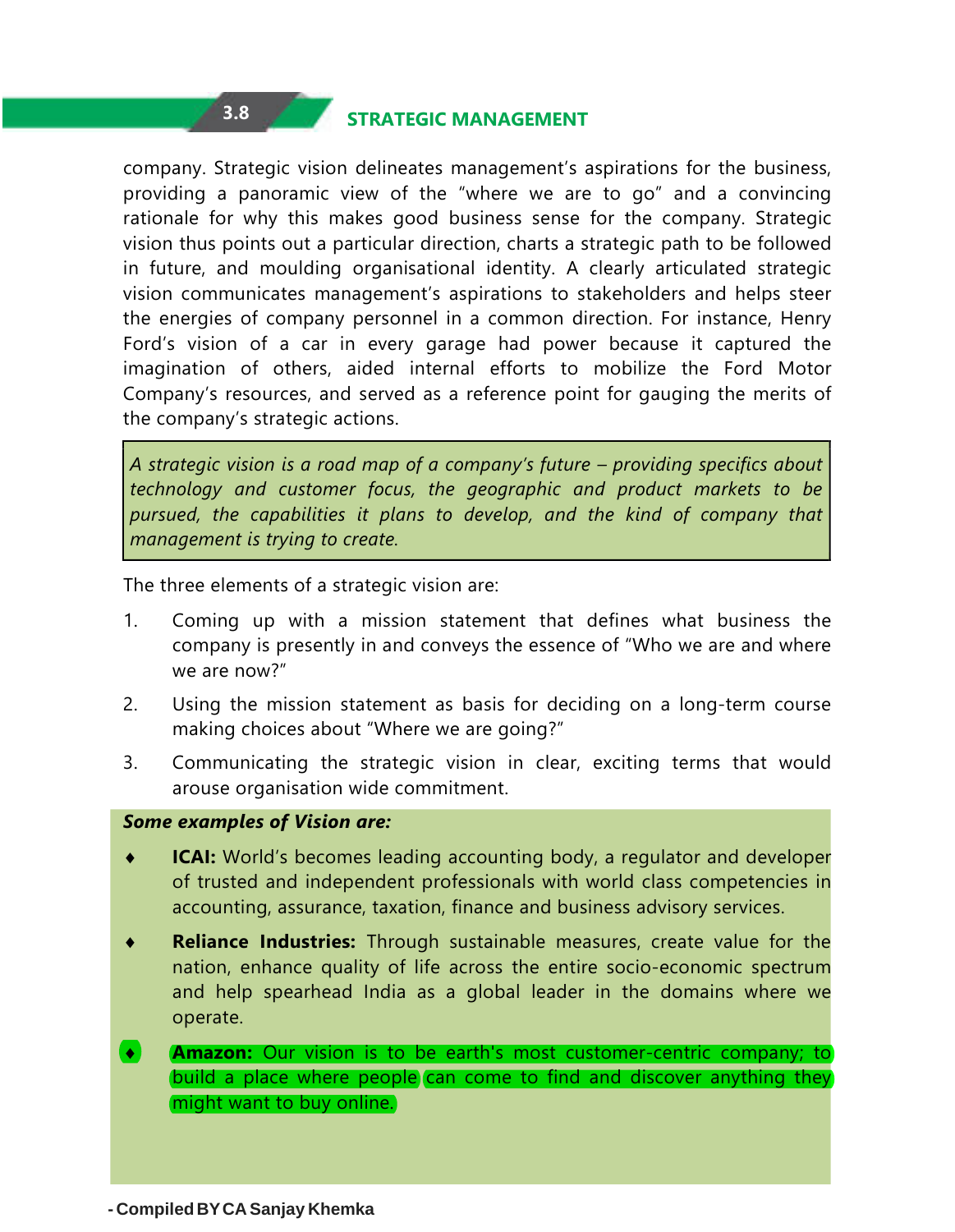#### **STRATEGIC MANAGEMENT PROCESS 3.11**

- Impart world class education, training and professional development opportunities to create global professionals.
- Develop an independent and transparent regulatory mechanism that keeps pace with the changing times.
- Ensure adherence to highest ethical standards.
- Conduct cutting edge research and development in the areas of accounting, assurance, taxation, finance and business advisory services.
- Establish ICAI members and firms as Indian multi-national service providers.

#### ♦ **Reliance Industries**:

- Create value for all stakeholders
- Grow through innovation
- Lead in good governance practices
- Use sustainability to drive product development and enhance operational efficiencies
- Ensure energy security of the nation
- Foster rural prosperity
- ♦ **Amazon:** "We strive to offer our customers the lowest possible prices, the best available selection, and the utmost convenience."
- **TATA Motors:** 
	- **Shareholders**: To consistently create shareholder value by generating returns in excess of Weighted Average Cost of Capital (WACC) during the upturn and at least equal to Weighted Average Cost of Capital (WACC) during the downturn of the business cycle.
	- **Customers**: To strengthen the Tata brand and create lasting relationships with the customers by working closely with business partners to provide superior value for money over the life cycle.
	- **Employees**: To create a seamless organisation that incubates and promotes innovation, excellence and the Tata core values.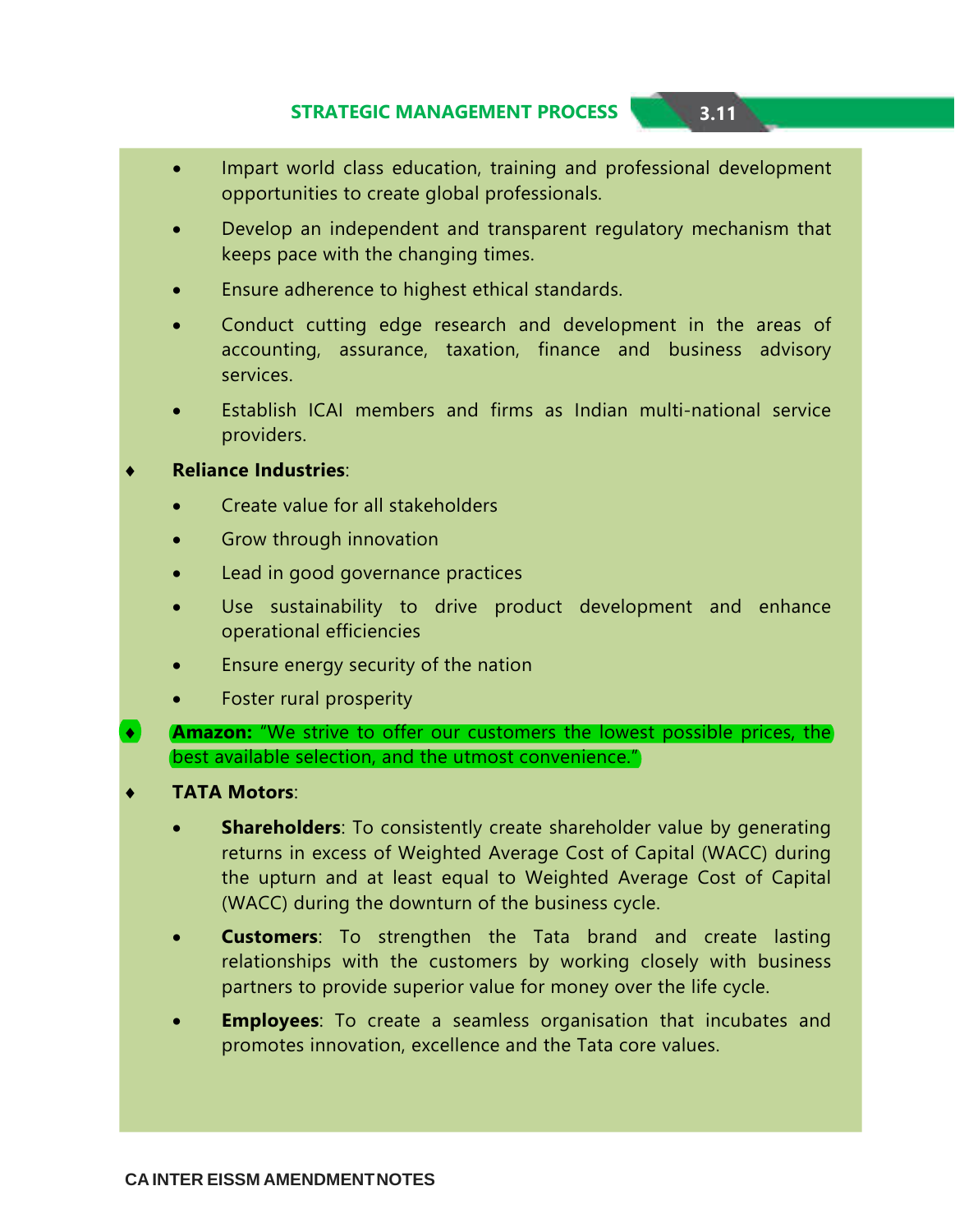#### **6.2.2 Marketing Mix**

To understand marketing strategy, we need to understand the underlying concepts. Marketing-mix being one of them. Marketing mix forms an important part of overall competitive marketing strategy. The marketing mix is the set of controllable marketing variables that the firm blends to produce the response it wants in the target market. The marketing mix consists of everything that the firm can do to influence the demand for its product. These variables are often referred to as the "**4 Ps**." The 4 Ps stand for product, price, place and promotion. An effective marketing program blends all of the marketing mix elements into a coordinated program designed to achieve the company's marketing objectives by delivering value to the consumers. The 4 Ps are from a marketer's angle. These four Ps correspond to 4 Cs when perceived from customers' perspective and are referred to as Product-customer solution, price-customer cost, place-convenience and promotion-communication.

**(i) Product** stands for the combination of "goods-and-services" that the company offers to the target market. Strategies are needed for managing existing product over time, adding new ones and dropping failed products. Strategic decisions must also be made regarding branding, packaging and other product features such as warranties. The products can also be classified on the basis of industrial or consumer products, essentials or luxury products, durables or perishables.

There are products that have wide range of quality and workmanship and these also change over time since products and markets are infinitely dynamic. An organization has to capture such dynamics through a set of policies and strategies. Some products have consistent customer demand over long period of time while others have short life spans.

Products can also be differentiated on the basis of size, shape, colour, packaging, brand names, after-sales service and so on. Organizations seek to hammer into customers' minds that their products are different from others. It does not matter whether the differentiation is real or imaginary. Quite often the differentiation is psychological rather than physical. It is enough if customers are persuaded to believe that the marketer's product is different from others. **For example,** *Shampoos with different branding namely Head & Shoulders, Olay, Old Spice, Pantene are all produced by the same company P&G.*

Organizations formalize product differentiation through designating 'brand names' to their respective products. These are generally reinforced with

#### **- CompiledBYCA Sanjay Khemka**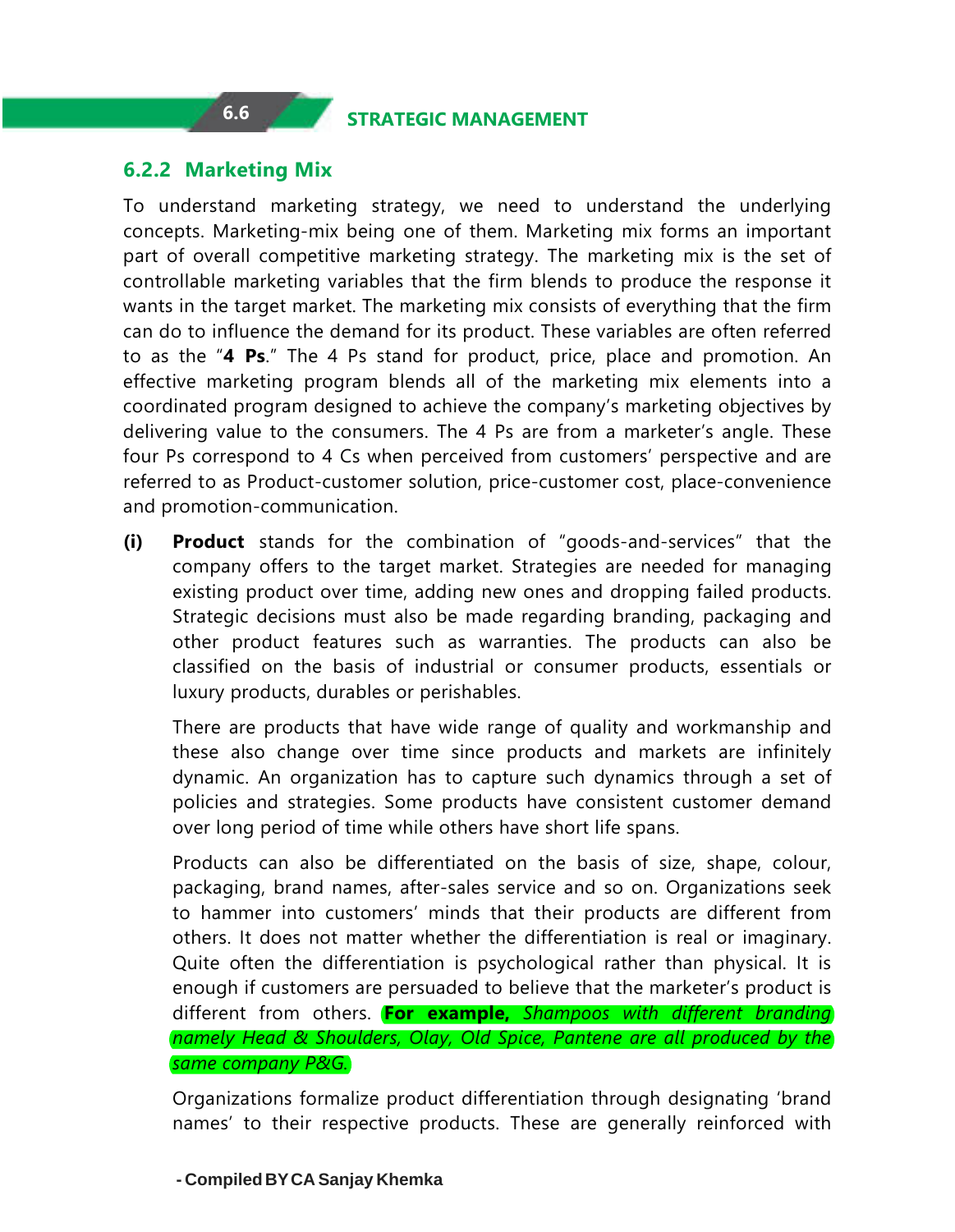#### **STRATEGIC MANAGEMENT 6.8**

 $6.8$ 

itself is a selling point. A very large number of the potential consumer may be able to afford and willing to try the product. The pricing kept by Reliance Jio is penetration.

**(iii) Place** stands for company activities that make the product available to target consumers. One of the most basic marketing decisions is choosing the most appropriate marketing channel. Strategies should be taken for the management of channel(s) by which ownership of product is transferred from producers to customers and in many cases, the system(s) by which goods are moved from where they are produced from they are purchased by the final customers. Strategies applicable to the intermediaries such as wholesalers and retailers must be designed.

The distribution policies of a company are important determinants of the functions of marketing. The decision to utilize a particular marketing channel or channels sets the pattern of operations of sales force. **For example,** *AMWAY, Oriflame and Tupperware rely on Direct Selling and Xiaomi, Oppo offer internet-only flash sales.*

**(iv) Promotion** stands for activities that help in communicating the necessary messages about a product through campaigns and persuade target consumers to buy it. Strategies are needed to combine individual methods such as advertising, personal selling, and sales promotion into a coordinated campaign. In addition, promotional strategies must be adjusted as a product move from an earlier stage from a later stage of its life, besides many other factors like, nature of product, type of target audience, resourcefulness, type of market, organisation's policy and so forth.

Modern marketing is highly promotional oriented. Organizations strive to push their sales and market standing on a sustained basis and in a profitable manner under conditions of complex direct and indirect competitive situations. Promotion gives an impetus to marketing and sales. It involves communication, persuasion and conditioning process. There are at least four major direct promotional methods or tools – personal selling, advertising, publicity and sales promotion. They are briefly explained as follows:

(i) *Personal selling:* Personal selling is one of the oldest forms of promotion. It involves face-to-face interaction of sales force with the prospective customers and provides a high degree of personal attention to them. In personal selling, oral communication is made with potential buyers of a product with the intention of making a sale.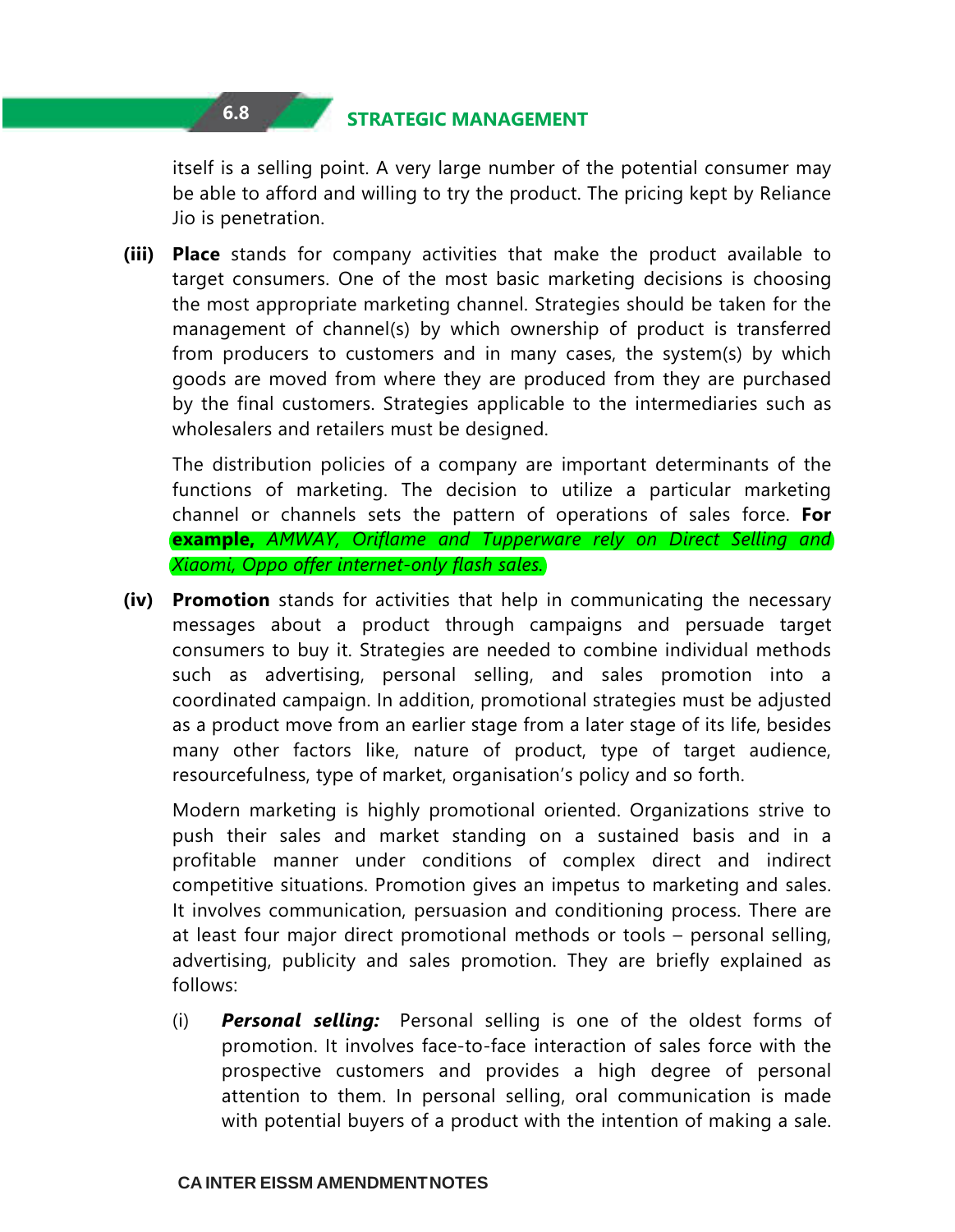### **STRATEGIC MANAGEMENT 6.24**

- If technology is changing slowly but the market is growing quickly, there generally is not enough time for in-house development. The prescribed approach is to obtain R&D expertise on an exclusive or nonexclusive basis from an outside firm.
- ♦ If both technical progress and market growth are fast, R&D expertise should be obtained through acquisition of a well-established firm in the industry.

#### **6.5.2 R & D Approaches to Implement Strategic Decisions**

There are at least three major R&D approaches for implementing strategies.

- i. **Be the leader:** The first strategy is to be the first firm to market new technological products. This is a glamorous and exciting strategy but also a dangerous one. Firms such as 3M and General Electric have been successful with this approach, but many other pioneering firms have fallen, with rival firms seizing the initiative. **For example,** *Apple*.
- ii. **Be an innovative imitator:** A second R&D approach is to be an innovative imitator of successful products, thus minimizing the risks and costs of startup. This approach entails allowing a pioneer firm to develop the first version of the new product and to demonstrate that a market exists. Then, laggard firms develop a similar product. This strategy requires excellent R&D personnel and an excellent marketing department. **For example,** *Samsung.*
- iii. **Be a low-cost producer:** A third R&D strategy is to be a low-cost producer by mass-producing products similar to but less expensive than products recently introduced. As a new product accepted by customers, price becomes increasingly important in the buying decision. Also, mass marketing replaces personal selling as the dominant selling strategy. This R&D strategy requires substantial investment in plant and equipment, but fewer expenditures in R&D than the two approaches described earlier. **For example,** *Oppo, Xiaomi*.

# **6.6 HUMAN RESOURCE STRATEGY**

#### **6.6.1 Role of Human Resources in Strategic Management**

Strategic responsibilities of the human resource manager include assessing the staffing needs and costs for alternative strategies proposed during strategy formulation and developing a staffing plan for effectively implementing strategies. The plan must also include how to motivate managers and employees.